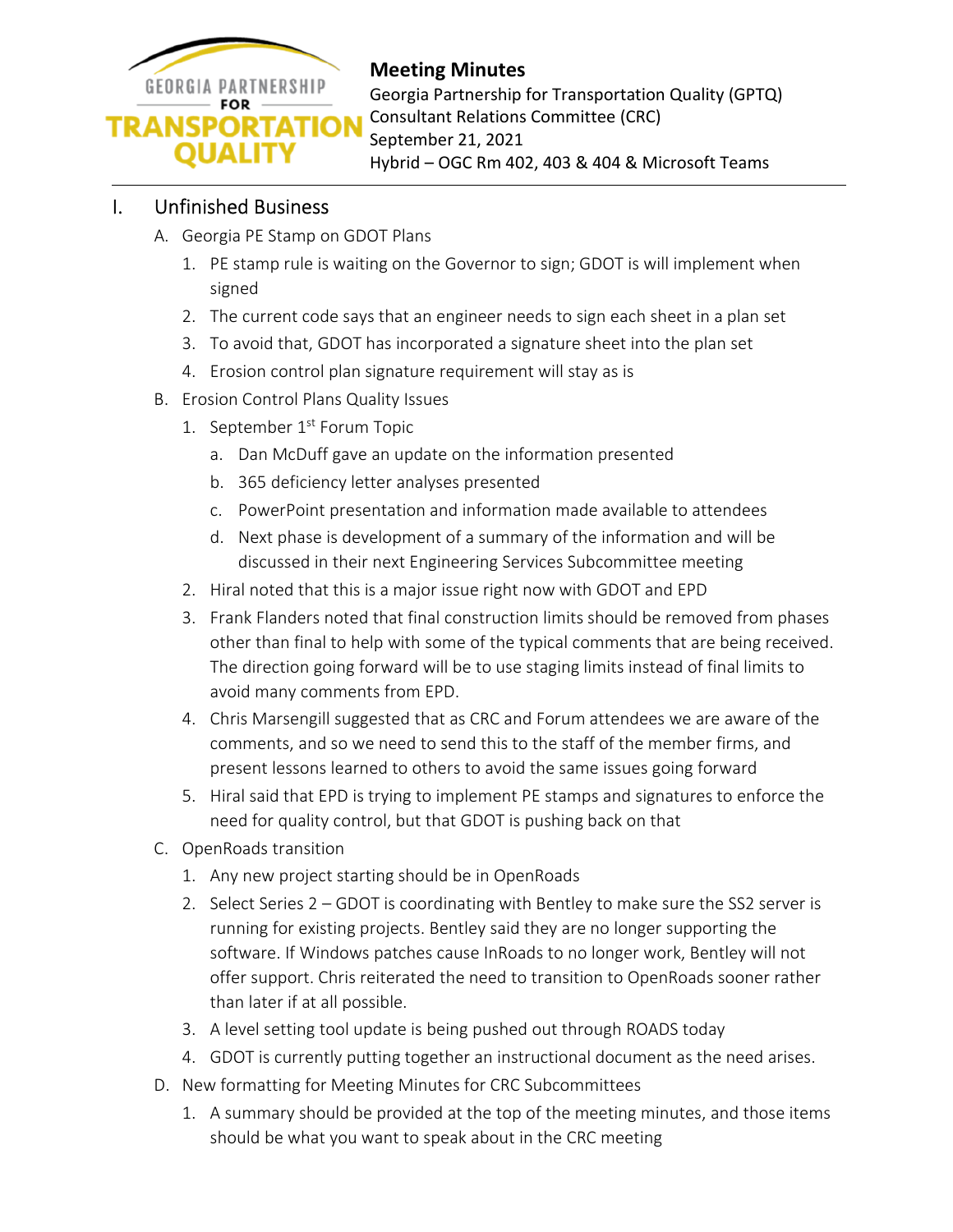

- 2. Items to be covered are last meeting date, next meeting date and focus items
- 3. Meeting minutes are posted on ACEC Georgia's website for members to review additional information
- E. Design Variance/Design Exception Guide update
	- 1. Design Policy is preparing a guidance document to help designers prepare DVs and DEs to avoid iterations of reviews by explaining what needs to be considered and included in the report
	- 2. The guidance document will be divided into chapters with a chapter per issue
	- 3. Goal is to have a draft of the document by the end of 2022
	- 4. Jody Braswell asked if Design Memos can be included in the document also
	- 5. Chris Rudd said that would be considered a Design Deviation and that he suggests using the design variance template for those documents; this should be covered in the Design Policy Manual instead

### II. New Business

- A. GDOT updates
	- 6. Nick Fields is the new State Utility Engineer
	- 7. CBA is looking for an Office Head
	- 8. OES is trying to hire Assistant Office Head to replace Gail D'Avino who has retired
- B. Transportation Summit Planning
	- 1. Chris Marsengill asked to have an open discussion requesting suggestions for topics for November's Transportation Summit
	- 2. Hiral said that the goal is to find meaningful technical sessions that are helpful to everyone; deadline for topic suggestions is first week of October
	- 3. Some topic suggestions were
		- a. OpenRoads
		- b. Bridge Typical Section Development
		- c. New Roundabout Guide
		- d. Procurement
		- e. Traffic Operations
		- f. Local government interest to increase attendance
			- (1) How to apply for GDOT funding on projects
			- (2) Becoming LAP certified by Procurement, etc.
		- g. ROW Acquisition
		- h. Sam Harris' presentation on Safety program
		- i. DBE program emphasis
		- j. Area class selections for projects for local RFQs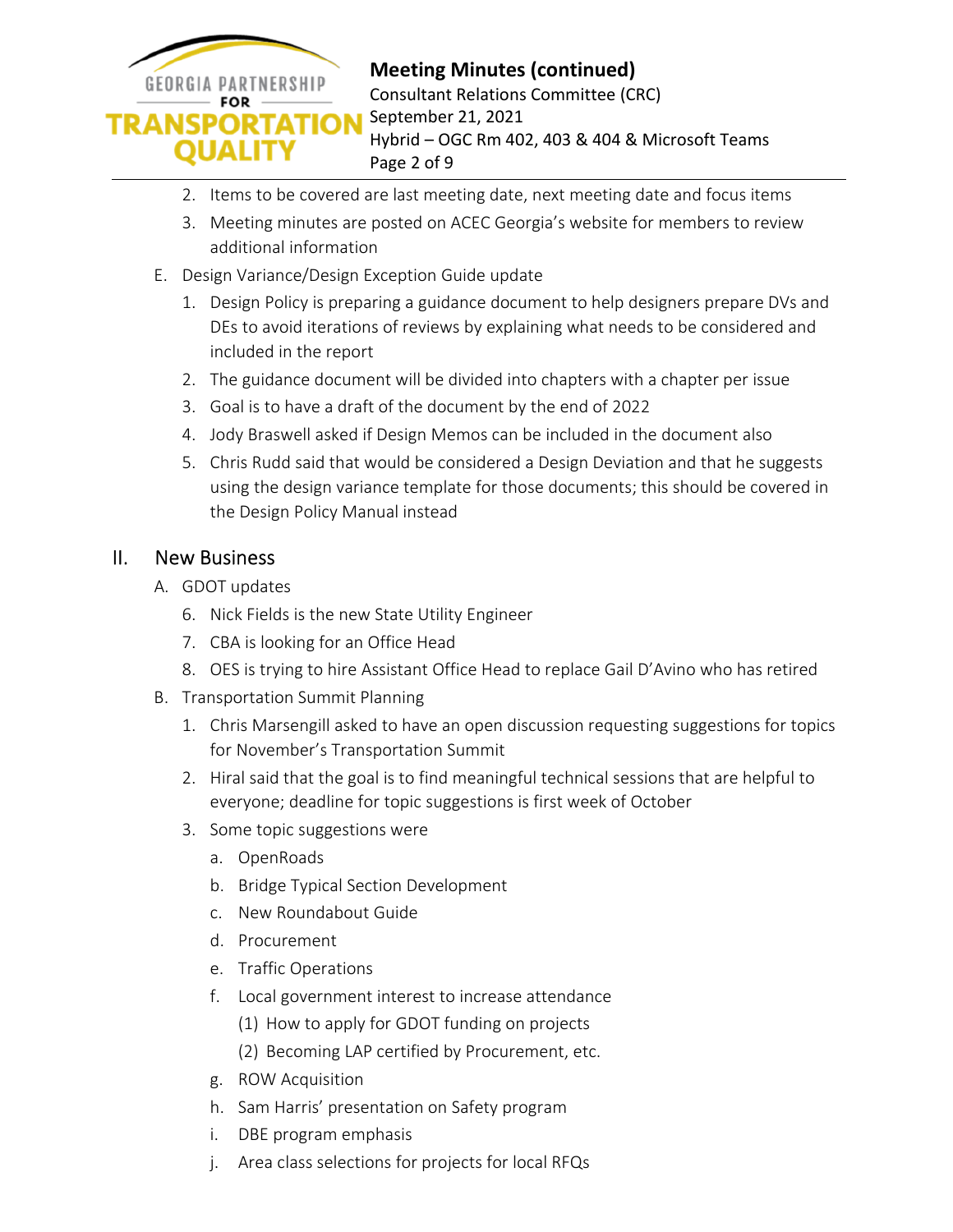

# **Meeting Minutes (continued)**

Consultant Relations Committee (CRC) September 21, 2021 Hybrid – OGC Rm 402, 403 & 404 & Microsoft Teams Page 3 of 9

- k. CMGC and other new project delivery tools
- C. GDOT Construction Standards and Details Book
	- 1. Rollout for ROADS went out today including the cover sheet note that references the book and data field for the applicable calendar year
	- 2. The book will be published annually in July and will be implemented for projects letting in the following January, so the first round of applicable projects will be those in the January 2022 letting
	- 3. A session will be given at the Summit about this in detail
	- 4. Erosion control plans will still include standards and details

### III. Subcommittee Reports

#### A. Bridge & Structures – *Donn Digamon & Greg Grant*

- 1. Met August 4, 2021 and next meeting is October 6, 2021
- 2. Top focus items were prestressed shop drawings and modifying standard beam sheets to make them less intensive to review
- 3. Discussed design policy and design details
- 4. Implementation of OpenBridge looking for pilot project
- 5. Post tensioning also discussed
- 6. Section 32 guidance to be added to PPG
- 7. There is a Teams group to promote collaboration and transparency. If someone needs to be added, they should contact Donn
- 8. Three active task forces are making good progress on documents which will be reviewed by the committee soon
- B. Construction Engineering & Inspection *Jeremy Scott & Joe Cowan* 
	- 1. Met September 13, 2021 and next meeting is planned for mid-November
	- 2. QPL list need to join with Materials subcommittee to discuss innovative products and new technologies to put on list
	- 3. Working with technical colleges on the need for volunteers in committees; need CBI representation for STEM Workforce Task Force
	- 4. Began discussing CEI health and safety issues on projects; recommending OSHA safety course for transportation projects for this
	- 5. Discussed required equipment on projects
	- 6. Will be updating Site Manager to AASHTOWare by the end of the year
	- 7. GDOT has pilot program using tablets needed for field staff on construction sites
- C. Engineering Services *Erik Rohde & Dan McDuff* 
	- 1. Met August 14, 2021 and next meeting is October 8, 2021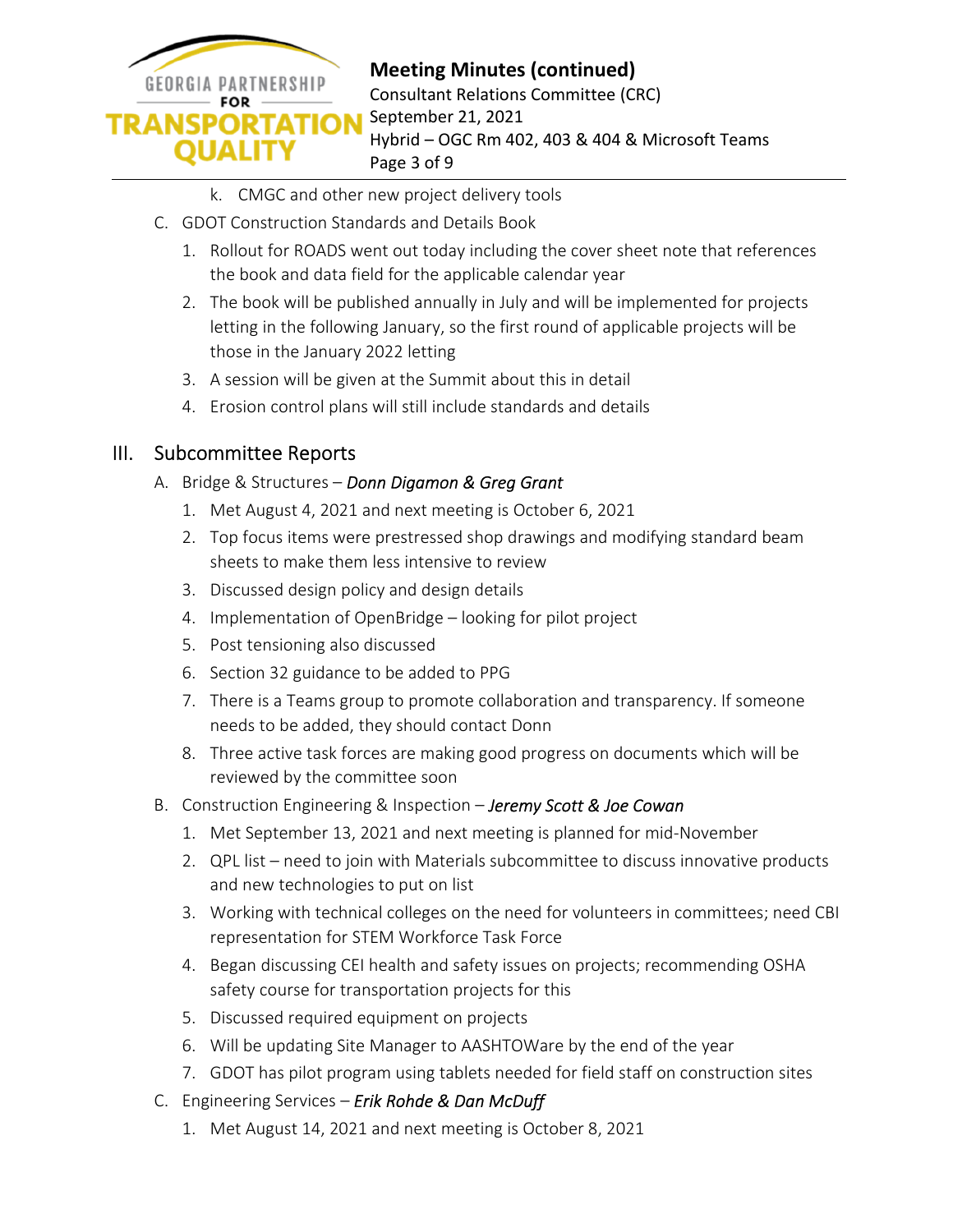

- 2. EPD comments being compiled into a spreadsheet and the information will be tracked and key comments and trends will be identified and presented in the Transportation Forum in September.
- 3. Discussed AASHTOWare report that is similar to the 411 type of report making it available to all users to add to concept report
- 4. Training to be rolled out soon for earthwork calculation and common engineering mistakes and errors in cost estimates. Trial runs will be done with GDOT staff only before rolling out to consultants.

### D. Environmental – *Eric Duff & Jonathan Cox*

- 1. NEPA
	- a. Met September 2, 2021
	- b. Elliot Robertson is new GDOT co-chair
	- c. Discussed updated OES org chart and presented PowerPoint
	- d. OES has new remnant parcel process that is in development
	- e. Revision turnaround time from FHWA
	- f. New early coordination guidance has been issued
- 2. Air & Noise
	- a. Met August 26, 2021
	- b. Focused on training for scoping projects, specifically bridge projects
- 3. Ecology
	- a. Met in July and next meeting is September 30, 2021
	- b. Fish passage discussions
	- c. SBV training module to be rolled out soon
- 4. Archeology
	- a. Next meeting September 23, 2021
	- b. Focus topics
		- (1) Archeology short report and other template updates
		- (2) Environmental procedures updates
		- (3) Recording cemeteries outside of survey area
		- (4) Delineation of historic features and surface scatters
		- (5) Triggers for reevaluation memos
- 5. History
	- a. Kristie Pearson with New South Associates is the new consultant co-chair
	- b. Next meeting is October 20, 2021
- E. Innovative Delivery *Andrew Hoenig & Saurabh Bhattacharya* 
	- 1. Met August 13, 2021 and next meeting is October 21,2021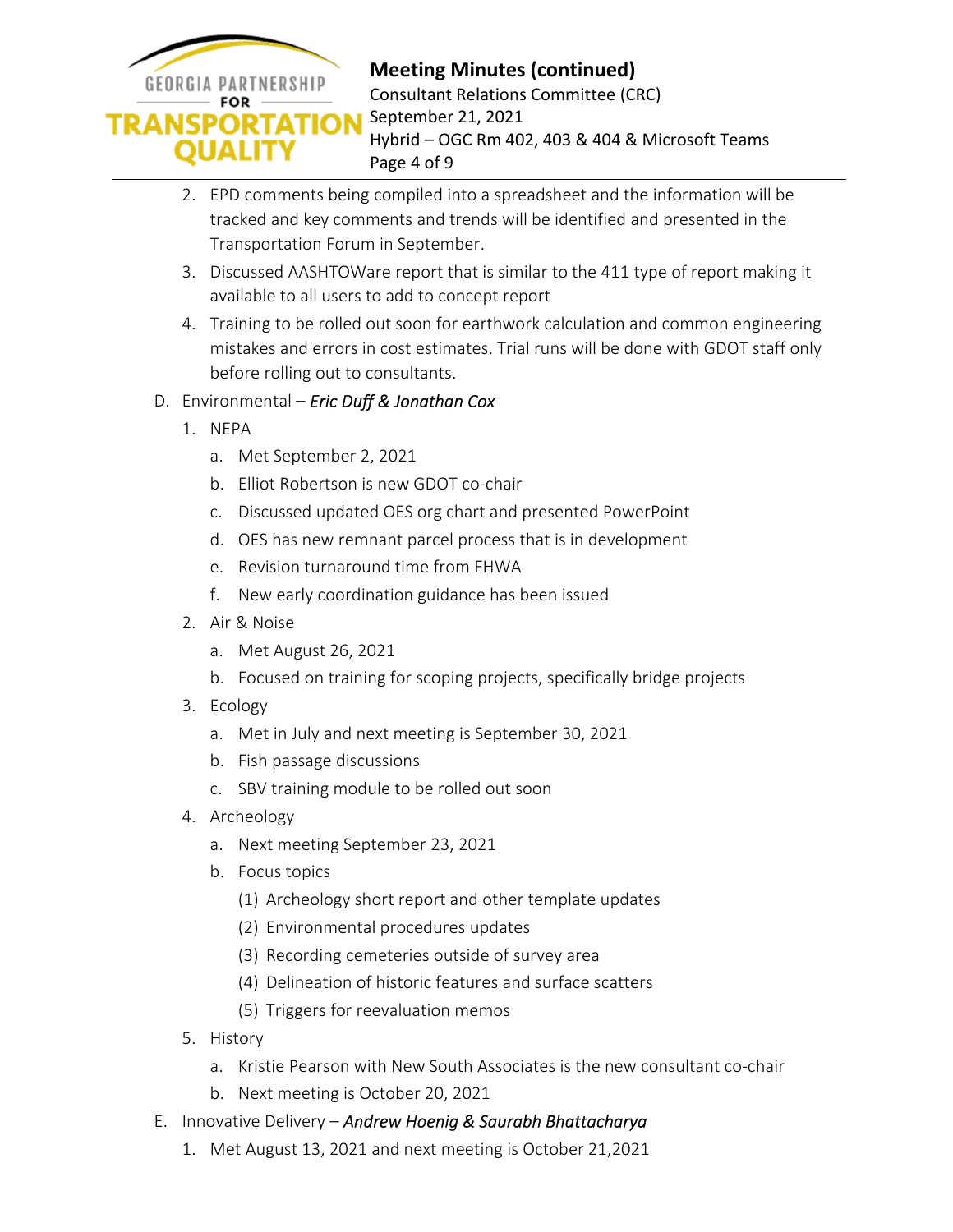

- 2. GDOT's Office of Innovative Delivery has been renamed the Office of Alternative Delivery and is focused on technology driven solutions
- 3. Office of Express Lanes developed to oversee toll-financed projects with Tim Matthews leading
- 4. Stephen Lively has retired and Andrew Hoenig has taken over as the P3 Construction Program Manager and will serve a dual role in his current position as the Design-Bild Program Manager until this position is filled
- 5. CMGC roles and procedures are being developed
	- a. Developing rules and procedures for procurement and execution by the end of 2021
	- b. Best practice discussions are in progress with other DOTs and industry experts
	- c. Pilot projects may be considered
- 6. OAD annual evaluations
	- a. Typically consider designer/contractor design-build team as one entity currently, but OAD is looking to split this into two separate evaluations
	- b. New process will also allow feedback from designer and contractor
- F. Land Surveying & Mapping *Benny Walden & Jeff Simmons* 
	- 1. Met August 26, 2021 and next meeting is in late October
	- 2. Primary focus is survey law transition to international foot
		- a. Suggested language input for it
		- b. Met with SAMSOG to review/discuss the proposed language
		- c. Will submit to legislature for the next session
	- 3. Informal discussion with 3D modeling subcommittee regarding the information being passed to the contractor
		- a. Potential duplicated effort where survey is being conducted more than once: by surveyor for design and then contractor for construction
		- b. Training or info sessions may result from these efforts
- G. Materials *Patrick Allen & Kenneth Fluker* 
	- 1. Met July 15, 2021 and next meeting is October 14, 2021
	- 2. The pavement design manual is in development
	- 3. BFI template revision is in progress
	- 4. Microsoft Teams Groups
		- a. Pavement design group created
		- b. Geotech group will follow
		- c. Goal is to create a network of resources for OMAT and consultants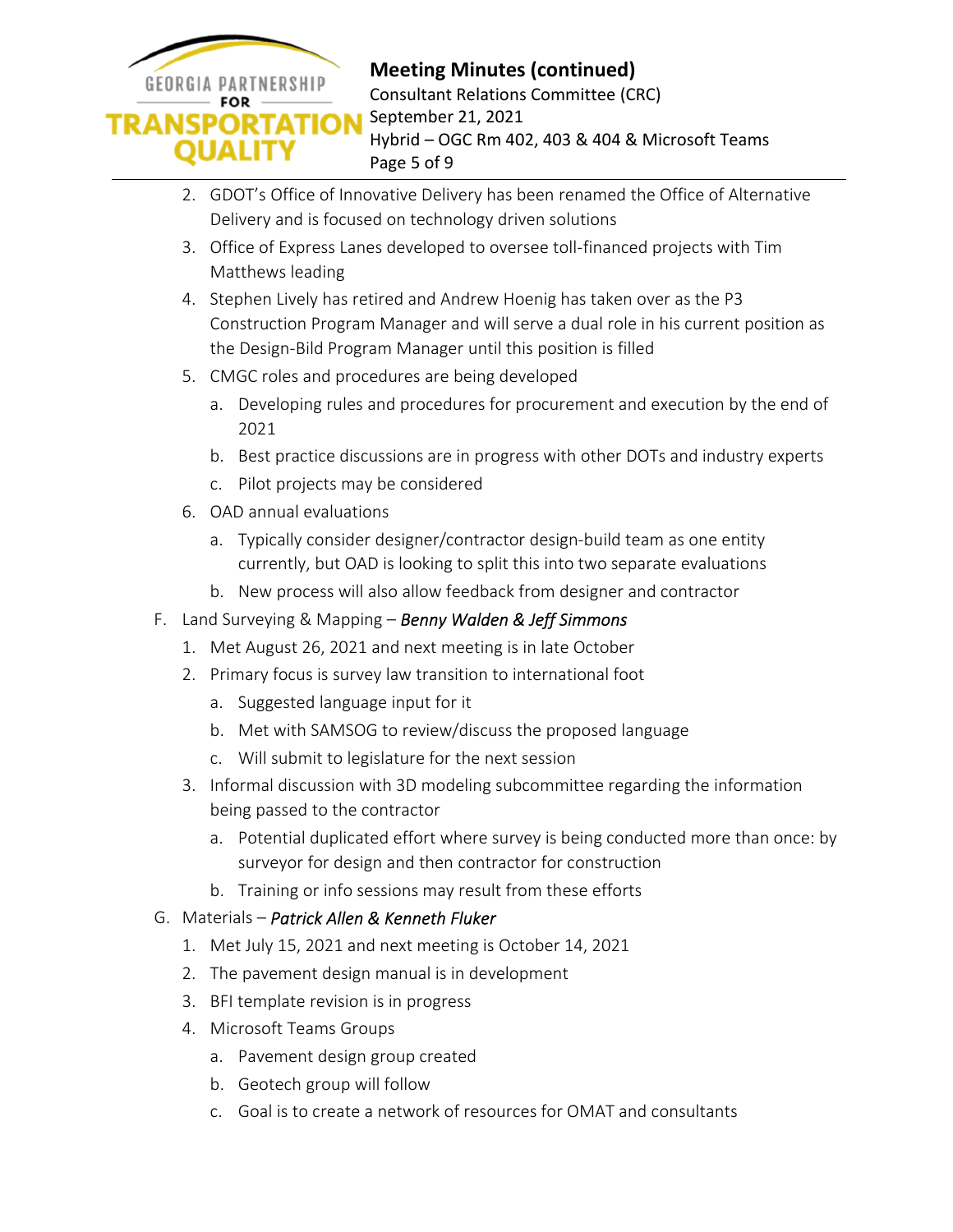

## **Meeting Minutes (continued)**

Consultant Relations Committee (CRC) September 21, 2021 Hybrid – OGC Rm 402, 403 & 404 & Microsoft Teams Page 6 of 9

- H. Planning and Environmental Linkage *Charles Robinson & Steve Cote* 
	- 1. Met September 9, 2021 and next meeting is October 4, 2021
	- 2. Discussed having a better definition of scoping phase and developed a matrix for this
	- 3. White papers would be first deliverable and that information is under review
- I. Preconstruction Awards *Tim Matthews & Emilee Woods* 
	- 1. Met August 31, 2021 and next meeting is October 18, 2021
	- 2. Developed shortlist for each category
	- 3. Will review shortlist submittals and pick finalists at next meeting
- J. Procurement *Treasury Young & Claudia Bilotto* 
	- 1. Met September 1, 2021 and next meeting is October 6, 2021
	- 2. Treasury noted that the number and dollar value of contracts for this year has broken a record for the  $7<sup>th</sup>$  year in a row
	- 3. Procurement is working with IT to rollout SOQ submittal process update
	- 4. Three ongoing task forces
		- a. One is focused on DBEs aimed to engage DBE firms
		- b. The second task force is focused on references and past performance task force and they are looking at how to remove surveys from RFQs and to have a form that is submitted with the SOQ responses
		- c. The third task force is looking to make changes to the RFQ template and that is still under development
	- 5. PNA content will be expanded to include more information such as draft required area classes and summary of services
	- 6. Research for environmental services and IDIQ contracts
		- a. Reviewing contracting requirements for QBS because of FHWA time limits
		- b. Final decision is anticipated to be made to keep current process in place
		- c. OES will have to adjust to the limitations involved in the IDIQ contracts
- K. Program Delivery *Krystal Stovall-Dixon & Erik Hammarlund* 
	- 1. Met September 9, 2021 and next meeting will be in mid-October
	- 2. PM roundtable to be held late 2021 or early 2022
	- 3. Planning a high-level training for local governments and elected officials
		- a. Plan to collaborate with ARC
		- b. Willing to conduct this training with GDOT's help in developing the content
- L. Right-of-Way *Troy Hill & Mickie McJunkin* 
	- 1. September 13, 2021 and next meeting is November 8, 2021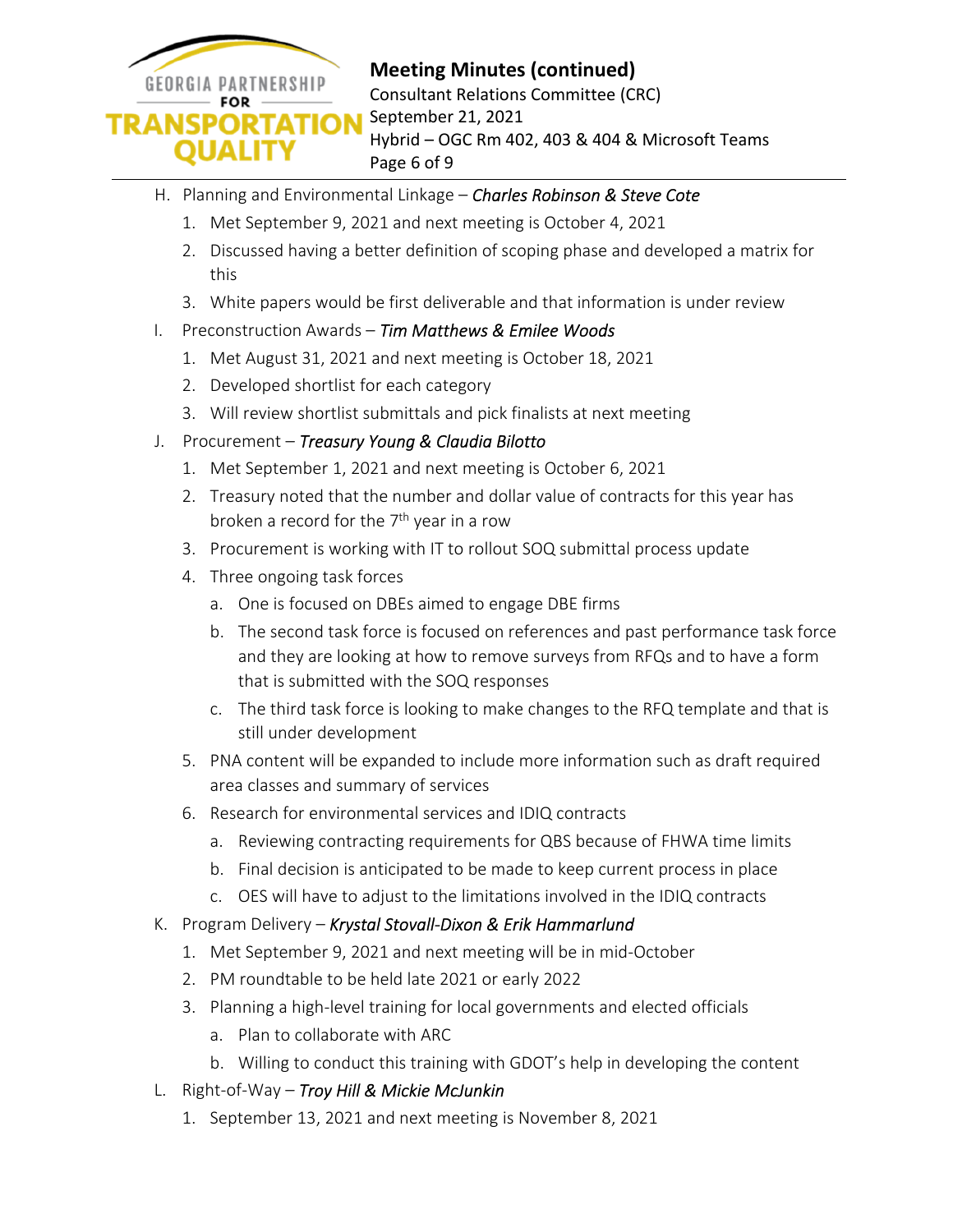

- 2. A third assistant state Right-of-Way administrator position has been filled by Kevin York
- 3. Online training is available for entry-level ROW agents for free (in-house staff and consultants)
- 4. ROW files going electronic in-house and will soon be available for consultants
- 5. Property management delays in demolition process being streamlined
- 6. Discussing consultant preclusions in Pre-Let and Post-Let design build projects and the related conflicts
- 7. Shortage of ROW consultants is still an issue
- 8. New GA Code allows local governments to enforce local codes in cost-to-cure process, and GDOT is meeting with local governments to discuss the potential for variances
- 9. Discussing ways to prevent delays on projects and how to address those issues
- 10. Reviewed new policies and procedures that the Right of Way Office has implemented to streamline the process through taking possession
- M. Roadway Design Policy *Frank Flanders & Matt Thompson* 
	- 1. Met September 1, 2021 and next meeting is September 22, 2021
	- 2. Continue to work on the Design Variance and Exception guidance document
	- 3. Standards and details book being published currently
		- a. A memo will define the language that needs to be added to the cover sheet
		- b. Section 105 has changed and will be a shelf special provision
		- c. Section 52 and 56 will still be required for the plans
	- 4. Updates to Chapter 8 in DPM to be rolled out by the end of the year
	- 5. Updates to Roundabout Design Guide are being correlated with Chapter 8 updates
	- 6. Clarifying requirement for 10-foot shoulders on high-speed roadways (>50 MPH) with curbing
- N. Traffic *Andrew Heath & Andrew Antweiler* 
	- 1. Met August 31, 2021 and next meeting not yet scheduled
	- 2. No current activity to report
- O. Training *Kyle Mote & Keith Strickland* 
	- 1. Met September 16, 2021 and next meeting is November4, 2021
	- 2. Keith Strickland is the new consultant co-chair for this subcommittee
	- 3. Scheduling NHI training sessions, Bridge inspection class, superstructure design, and highway safety manual in the works
	- 4. Consultant led OpenRoads training still being discussed
	- 5. Updated Pavement Design Manual will be coming out soon and training for it is to be offered in early 2022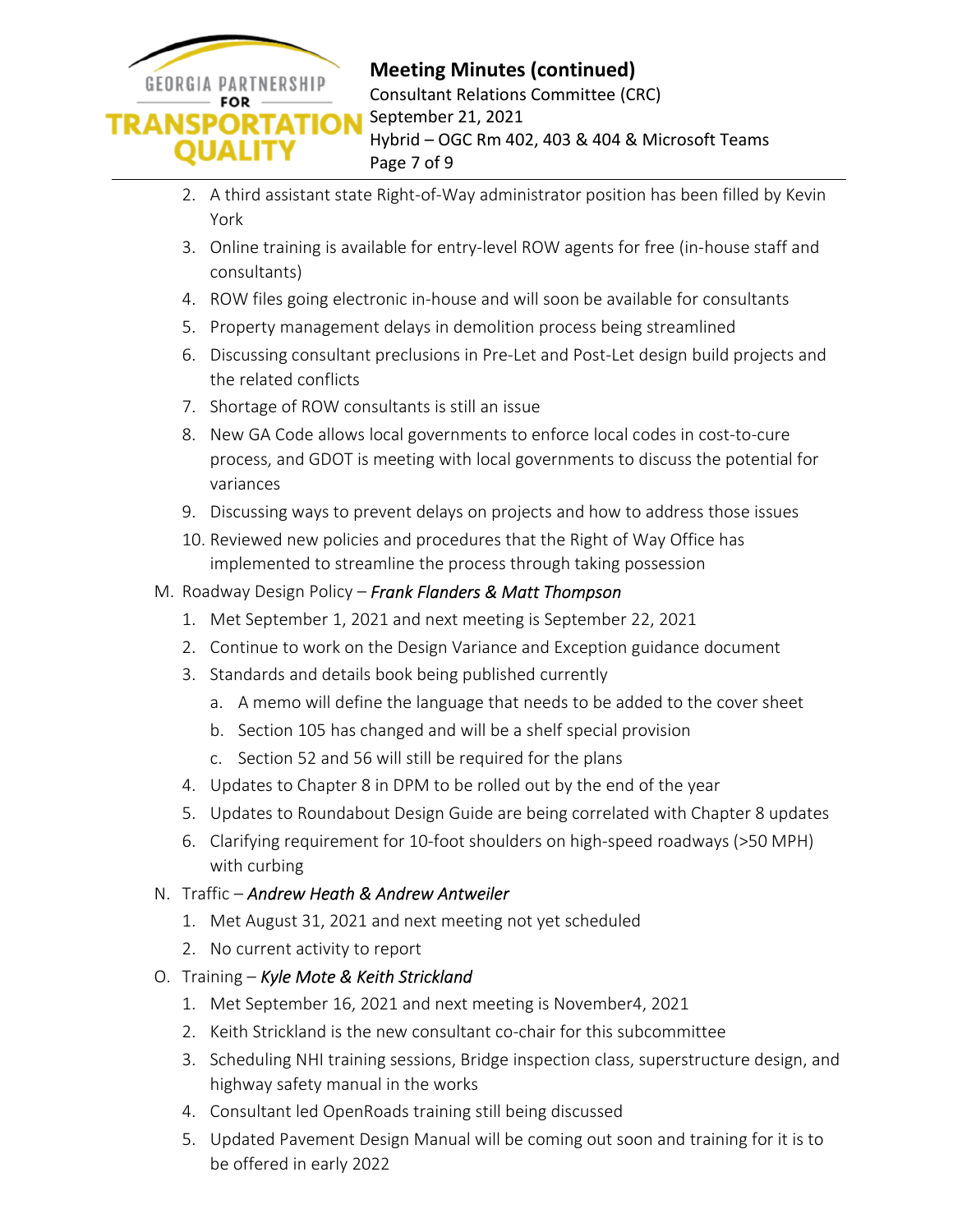

# **Meeting Minutes (continued)**

Consultant Relations Committee (CRC) September 21, 2021 Hybrid – OGC Rm 402, 403 & 404 & Microsoft Teams Page 8 of 9

#### P. 3D Modeling – *Sam Woods & Jonathan Langley*

- 1. Met August 5, 2021 and next meeting is October 7, 2021
- 2. Subcommittee members have been added and they have split the group into three breakout groups
	- a. Guidance and documentation
	- b. File testing
	- c. Training and outreach
- 3. They are testing formatting of 3D models exported from OpenRoads
- 4. Training and outreach still in the works
- 5. Submitted a draft research needs statement to help develop a roadmap for implementation
- 6. Working with Board of Professional Engineers regarding digital signing and sealing plans

## IV. Task Force Reports

- A. Utility Coordination *Nick Fields & Kerry Gore* 
	- 1. Met August 26, 2021 and next meeting is November 18, 2021
	- 2. Introduced subcommittee to Nick Fields
	- 3. Working on designer trainings
	- 4. Utility owner training being developed with one initiative to get utility owners to use a GIS platform
	- 5. UIA and SUE checklist provisions have been submitted to SUE providers to start a new form during the PURP and the subcommittee is tracking the progress of this
	- 6. Updates to utility accommodation manual for escalating issues, especially during construction, and resulting delays to utility adjustments
- B. Scheduling and Programming *Bobby Hilliard & Mario Macrina* 
	- 1. Met August 5, 2021 and next meeting is not yet scheduled
	- 2. Identified points of conflicts within each group at GDOT and discussed the breakdown of communication between GDOT and consultant PMs
	- 3. PCRF process seems to be an issue; if there are schedule issues, there needs to be a clear process for dealing with it
	- 4. Discussed the need for consultant training
	- 5. Environmental escalation process being used as a go by

### V. Closing

A. A question was asked about process changes that each subcommittee of GDOT office is implementing, need to be sure that the schedule and impacts to it are considered.